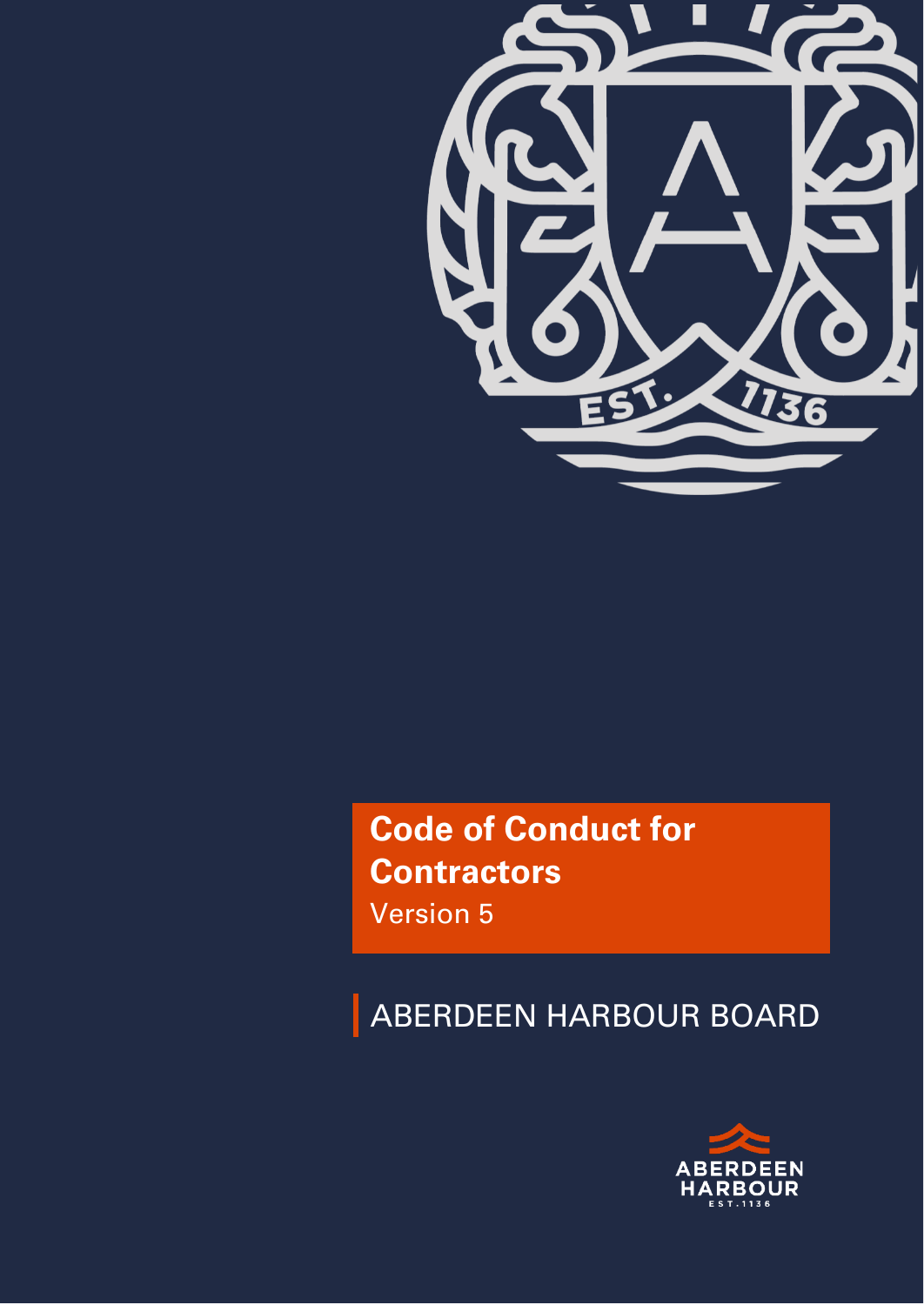# **Contents**

| 1.  |                            |
|-----|----------------------------|
| 2.  |                            |
| 3.  |                            |
| 4.  |                            |
| 5.  |                            |
| 6.  |                            |
| 7.  |                            |
| 8.  |                            |
| 9.  |                            |
| 10. |                            |
| 11. |                            |
| 12. |                            |
| 13. |                            |
| 14. |                            |
| 15. |                            |
| 16. |                            |
| 17. |                            |
| 18. |                            |
| 19. |                            |
| 20. |                            |
| 21. |                            |
| 22. |                            |
| 23. |                            |
| 24. |                            |
| 25. | <b>Special Activities.</b> |
| 26. |                            |
| 27. |                            |
| 28. |                            |
| 29. |                            |
| 30. |                            |
| 31. |                            |
| 32. |                            |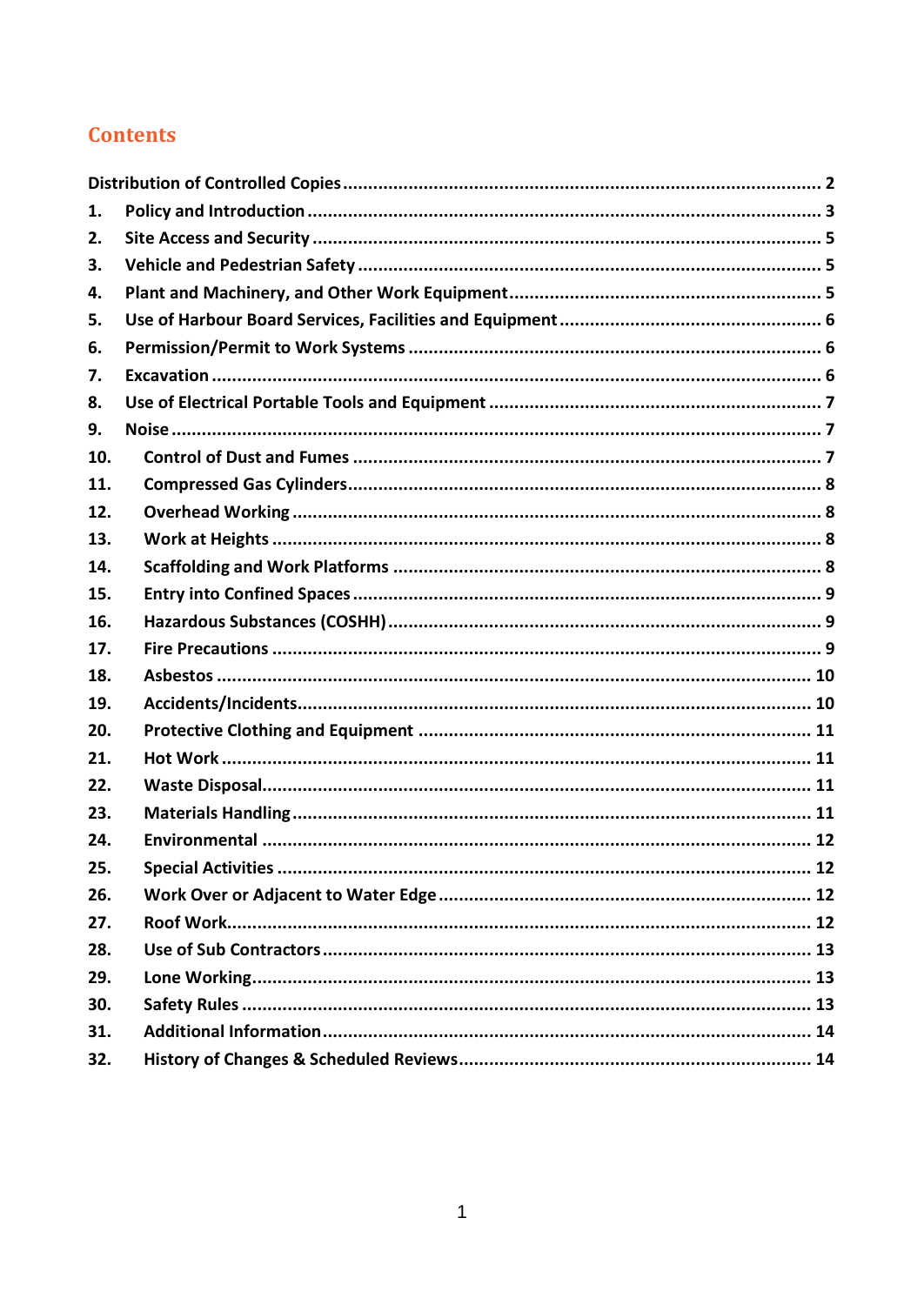# <span id="page-2-0"></span>**Distribution of Controlled Copies**

*This may not be the latest version of this document. The most up to date version is always available from the Compliance Department at Aberdeen Harbour Board.* 

| Title:              | Code of Conduct for Contractors |                              |
|---------------------|---------------------------------|------------------------------|
| Status:             | Published                       |                              |
| Author:             | S Crawford                      | Approved: Michelle Handforth |
| <b>Issue Date:</b>  | 03 September 2020               | Version:<br>G                |
| <b>Review Date:</b> | 03 September 2022               | Pages:<br>17                 |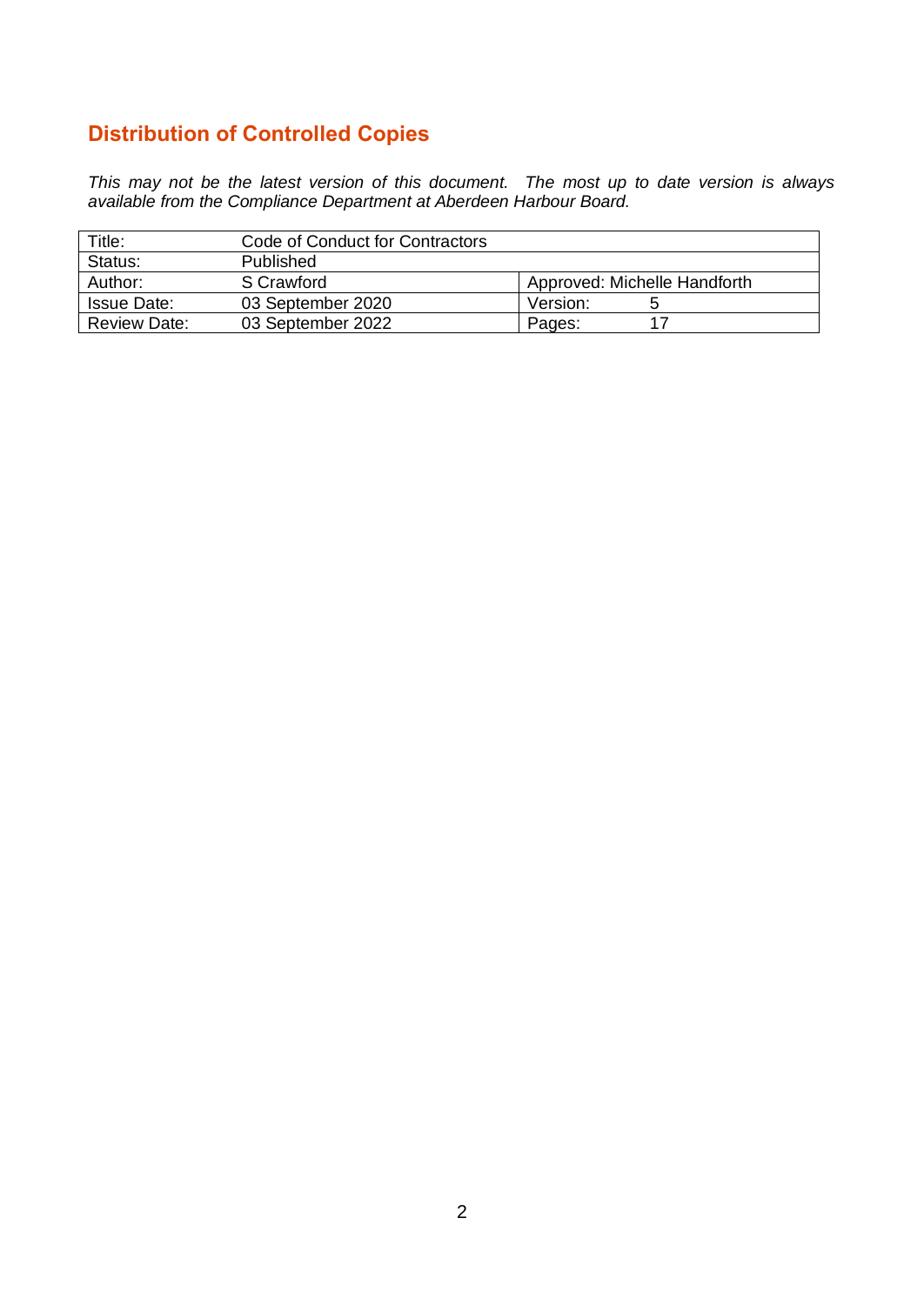# <span id="page-3-0"></span>**1. Policy and Introduction**

Aberdeen Harbour Board is committed to protecting employees, others who may work on or visit our site, and others who may be affected by our operations from accidental injury or occupational ill health. The company is committed to the protection of company property and operations from accidental loss or damage.

Aberdeen Harbour Board requires contractors to conduct their activities so that site conditions and methods of work are safe for their own employees, for Aberdeen Harbour Board employees, for any other persons such as members of the public or the employees of other employers using the Port.

This code of conduct sets out the safety standards that the contractor is expected to meet when working on an Aberdeen Harbour Board site.

Contractors are required to:

- Employ on site only such persons as are skilled, experienced, competent and careful in the performance of their trades, professions and duties.
- Comply with all requirements stated in this document.
- Observe their obligations under statute and common law.
- Indemnify Aberdeen Harbour Board against all liability arising out of any loss, damage or injury suffered by Aberdeen Harbour Board or any third party, as a result of their failure to comply with the terms of the contract or their performance of the contract.

No permission or consent by or on behalf of Aberdeen Harbour Board under these requirements shall in any way relieve the contractor of his liability for accidents, injury or damage under the terms of the contract.

No work of any kind is to be started unless the contractor has signed a contractor's certificate.

All work carried out on an Aberdeen Harbour Board site must be under cover of either a specified purchase order or a long-term contract agreement.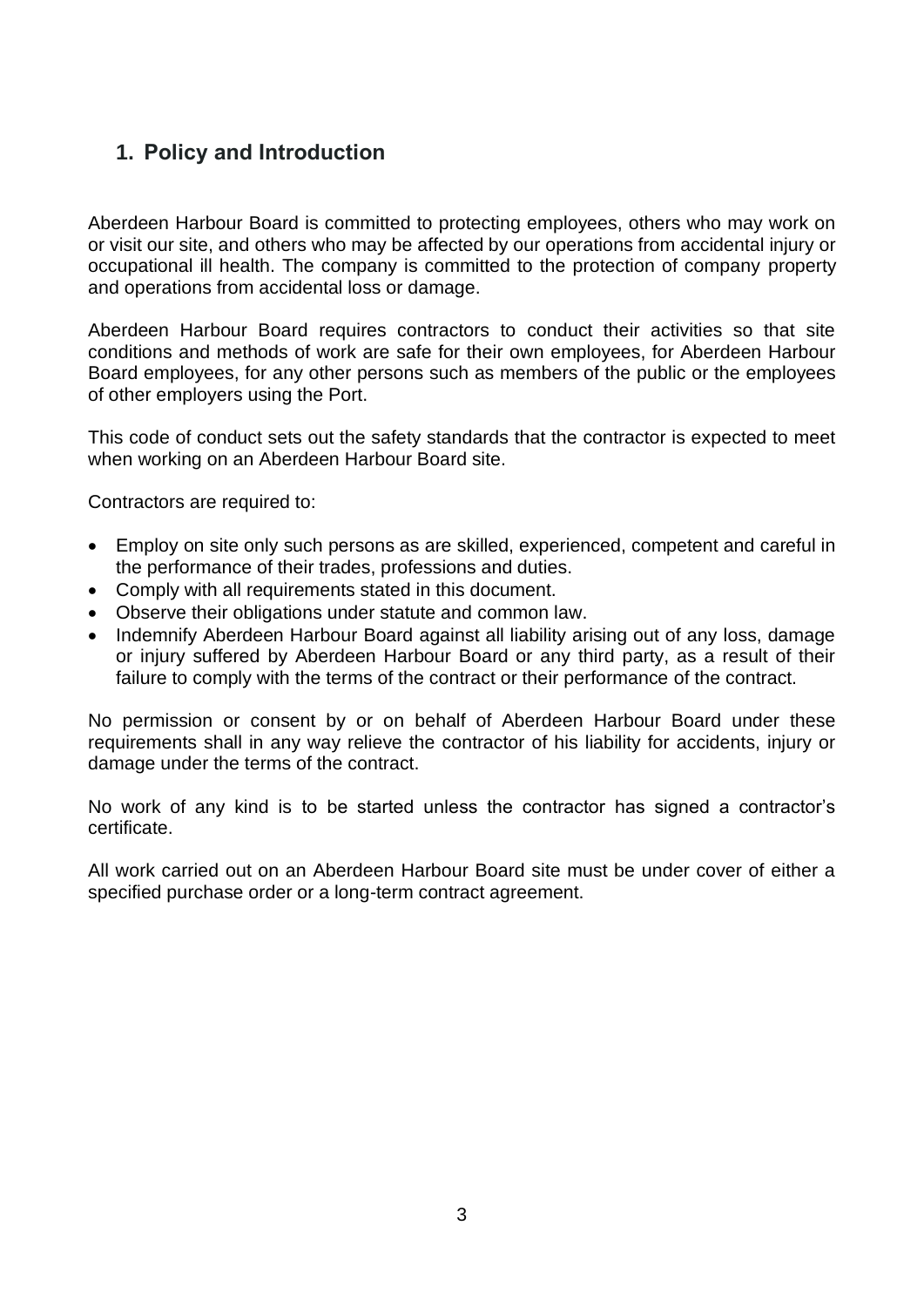#### **Pre-commencement Requirements**

A responsible employee of Aberdeen Harbour Board will act as the Contract Coordinator.

Safety precautions and welfare arrangements must be discussed between a responsible Official representing the contractor and the Contract Coordinator, or other appropriate Aberdeen Harbour Board staff, before work on any contract begins.

The appropriate department and the Head of Compliance must be consulted and informed of any such consultation with a contractor.

As a result of the consultation meeting, the contractor should ensure that:

- The boundaries of the work operations are explained and defined.  $\mathbf{u}$
- Information is received on facilities available for the contractors use, e.g. toilets, rest rooms, etc. and when these will be available.
- Any relevant information is obtained concerning company processes that may affect or involve the contract work.
- $\mathbf{r}$ Evidence is supplied of adequate and reputable insurance cover to indemnify Aberdeen Harbour Board or any third party against loss as a result of the contractor's failure to comply with the terms of the contract or the performance of the contract.

The contractor must accept to working to this code of practice and guidelines, and any other precautions as may be deemed necessary.

Should the contractor or their employees be observed to be disregarding this code of practice and guidelines, or in any other way causing danger, Aberdeen Harbour Board reserves the right to refuse access to any offender and as such remove them from the site. Where there is a serious or persistent offence Aberdeen Harbour Board may cancel the contract without incurring any loss.

The contractor or his responsible representative will be required to sign a certificate to the effect that the Code of Conduct for Contractors has been received and the conditions accepted and understood.

The contractor must agree with Aberdeen Harbour Board the arrangements for the use of services (electricity, gas, water, compressed air, telephones, etc.).

#### **Management of Health and Safety**

In accordance with the Management of Health and Safety at Work Regulations 1999 the contractor must conduct an assessment of the risks to the health and safety of those who may be affected by the contract work. Those who may be affected will include his employees, Harbour Board employees, members of the public and any others. Copies of these assessments must be available for inspection.

All contractors must produce a method statement before the work commences.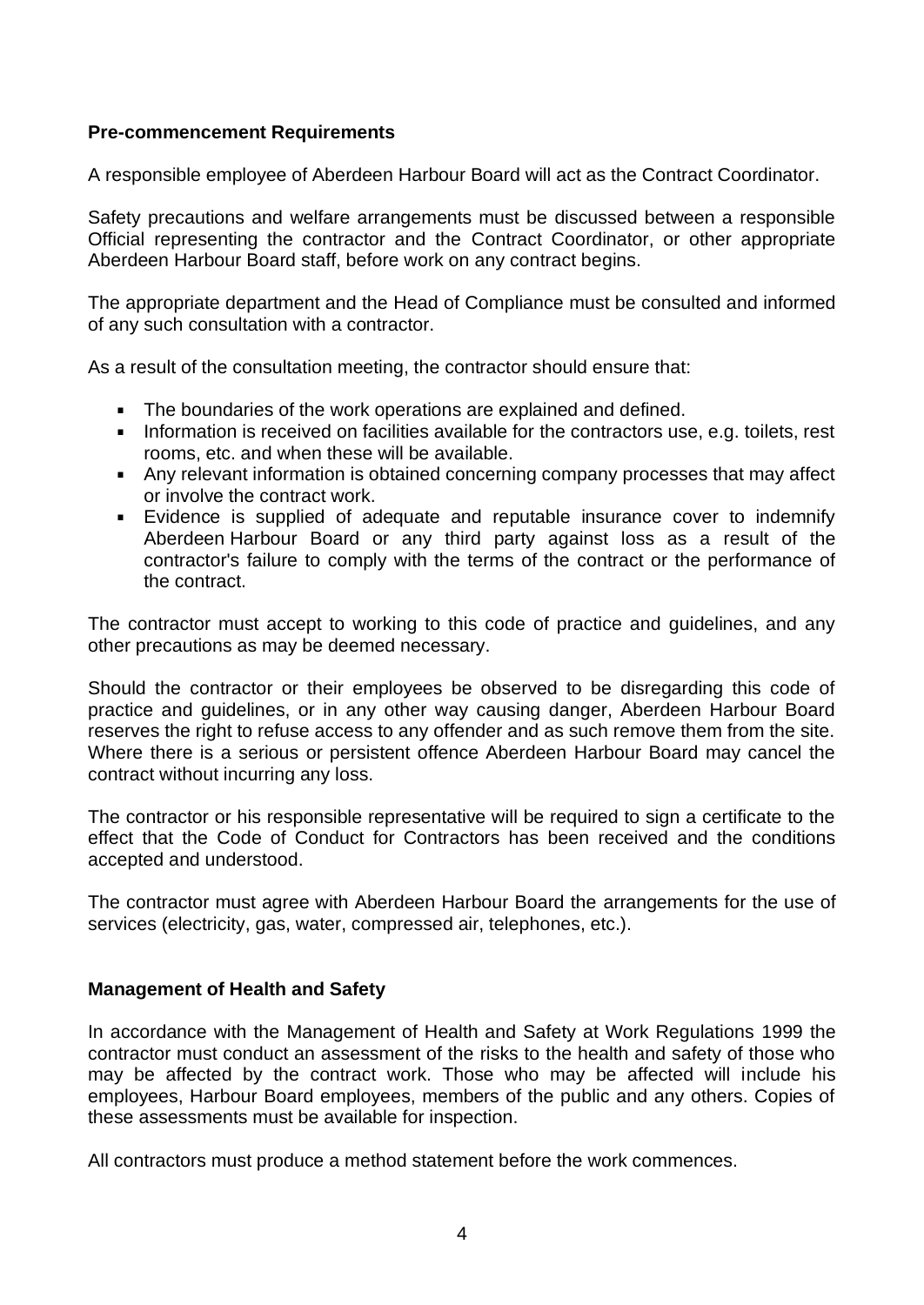The contractor is required to provide an adequate level of supervision to ensure that work is conducted in accordance with this code of conduct.

# <span id="page-5-0"></span>**2. Site Access and Security**

Harbour Board security representatives shall control the access of all contractor's personnel and vehicles to the harbour site. When entering or leaving a site at any time, the contractor or employees are liable to be called upon by security officers, or other authorised persons, to show that they are not in unauthorised possession of any Harbour property.

Port users may be subject to security screening (which includes body searching and physical search of personal belonging) depending on the current UK threat level.

The contractor is only allowed on sites to carry out the contracted work and shall abide by the Aberdeen Harbour Port Access Policy and Procedure. (Please contact a member of the Compliance Department should you need a copy).

# <span id="page-5-1"></span>**3. Vehicle and Pedestrian Safety**

Contractor's vehicles must be parked in the designated areas unless specific permission has been received to park on other areas of the site due to operational requirements.

Vehicles that are allowed on to the site must not obstruct any, safe walkway, roadway or cargo area without permission.

Vehicles on sites must strictly observe the posted speed limits (15mph).

Pedestrians must use safe green walkways where provided.

# <span id="page-5-2"></span>**4. Plant and Machinery, and Other Work Equipment**

The contractor must not remove any guard, fencing or other safety device from machinery and plant without the permission of the Contract Coordinator. If permission is granted the machinery must be isolated and locked off until the safety device or guard is reinstated.

No work may be started near or above any machinery in motion without a safe system of work approved.

Any plant, machinery or other work equipment used by the contractor must meet statutory requirements, be well maintained in a safe condition, and must only be used by persons trained to operate them.

Where any lifting equipment or mobile powered access equipment is to be used, the relevant certificate of examination should be available for inspection.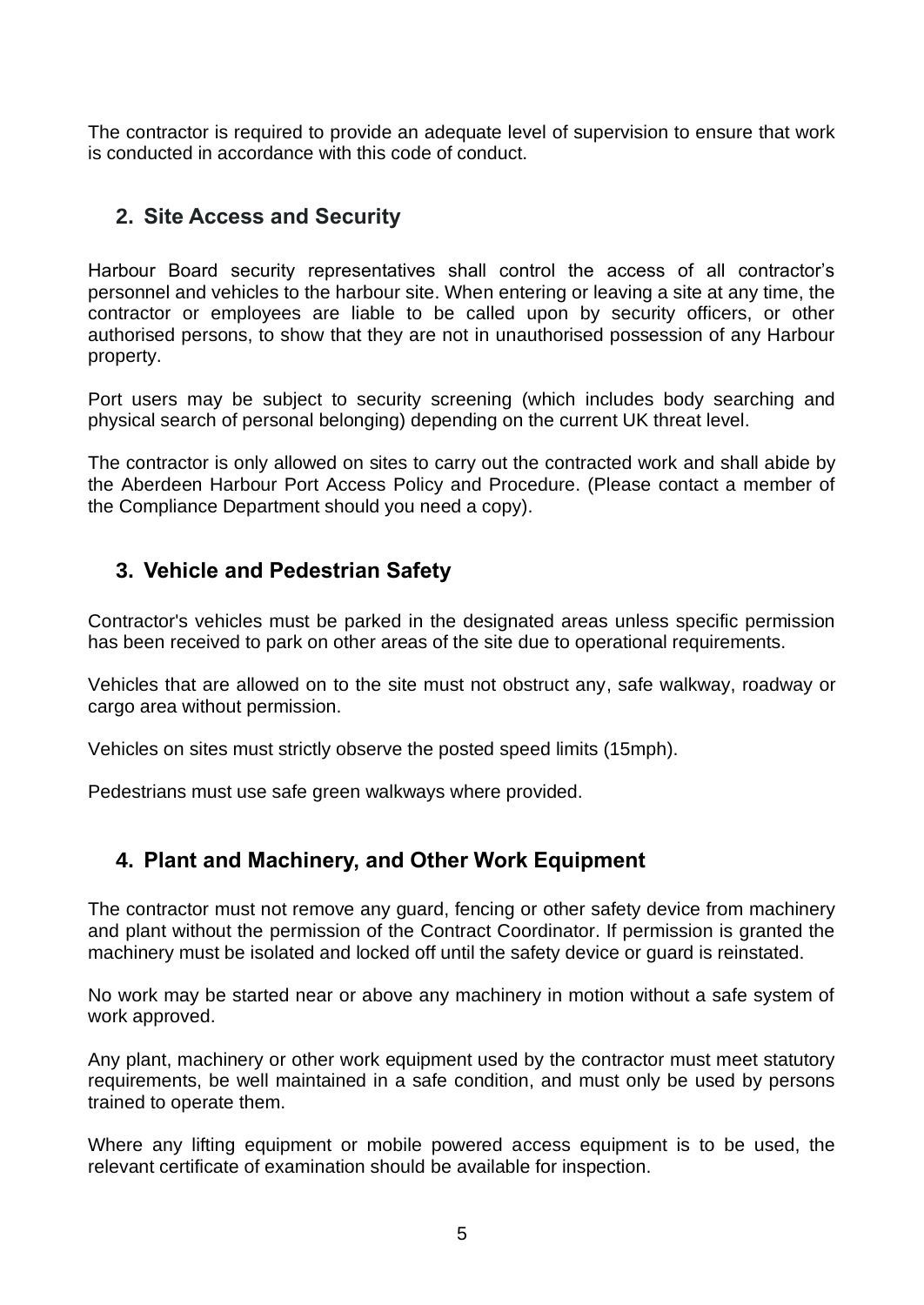# <span id="page-6-0"></span>**5. Use of Harbour Board Services, Facilities and Equipment**

The contractor must not use any of Aberdeen Harbour Board's: (Including but not limited to) services, plant or equipment including cranes, hoists, lifting appliances, lifting tackle, ladders, tools, vehicles, electrical supply systems and compressed air systems, without the express permission of the Contract Coordinator. Permission will only be given when the use of such equipment is permissible within the terms of the contract or is needed to expedite the work. The Contract Coordinator must be satisfied of this need, and of the competence of the nominated contractor's employees to use the facility or equipment. The contractor is responsible for the return of any loaned equipment in good order.

Aberdeen Harbour Board shall not be liable for any loss or damage suffered by reason of failure, interruption or suspension from any cause whatsoever of the said services or for any injury or damage caused to any third party by reason of, or arising out of, such supply.

Any supply of services provided by Aberdeen Harbour Board shall only be used in carrying out the agreed works. No electrical services shall be utilised for general space heating.

The company washing, toilet and drink dispensing facilities may be available for contractor's use at the discretion of the Contract Coordinator.

# <span id="page-6-1"></span>**6. Permission/Permit to Work Systems**

Aberdeen Harbour Board operates a number of permit to work systems. Contractors will require a permit to work for all works to be carried out and specifically for the questions listed below:

- $\mathbf{u}$  . Entry into confined spaces
- Work at height
- **Hot work in certain areas**
- **Excavations**
- Work on or near potentially live electrical systems or equipment
- Work involving Diving contractors
- Drone Operations

Any permit to work required must be obtained through the Contract Coordinator. The Head of Compliance will advise and assist in establishing an appropriate safe system for the operation of such permits.

# <span id="page-6-2"></span>**7. Excavation**

Any work that requires the ground to be broken or penetrated will require a permit to work. Before any such work takes place the Engineering Department must be consulted to identify any sub-surface services. Where there is any doubt as to the presence of services, the contractor must conduct a scan of the area using a cable and pipe locating device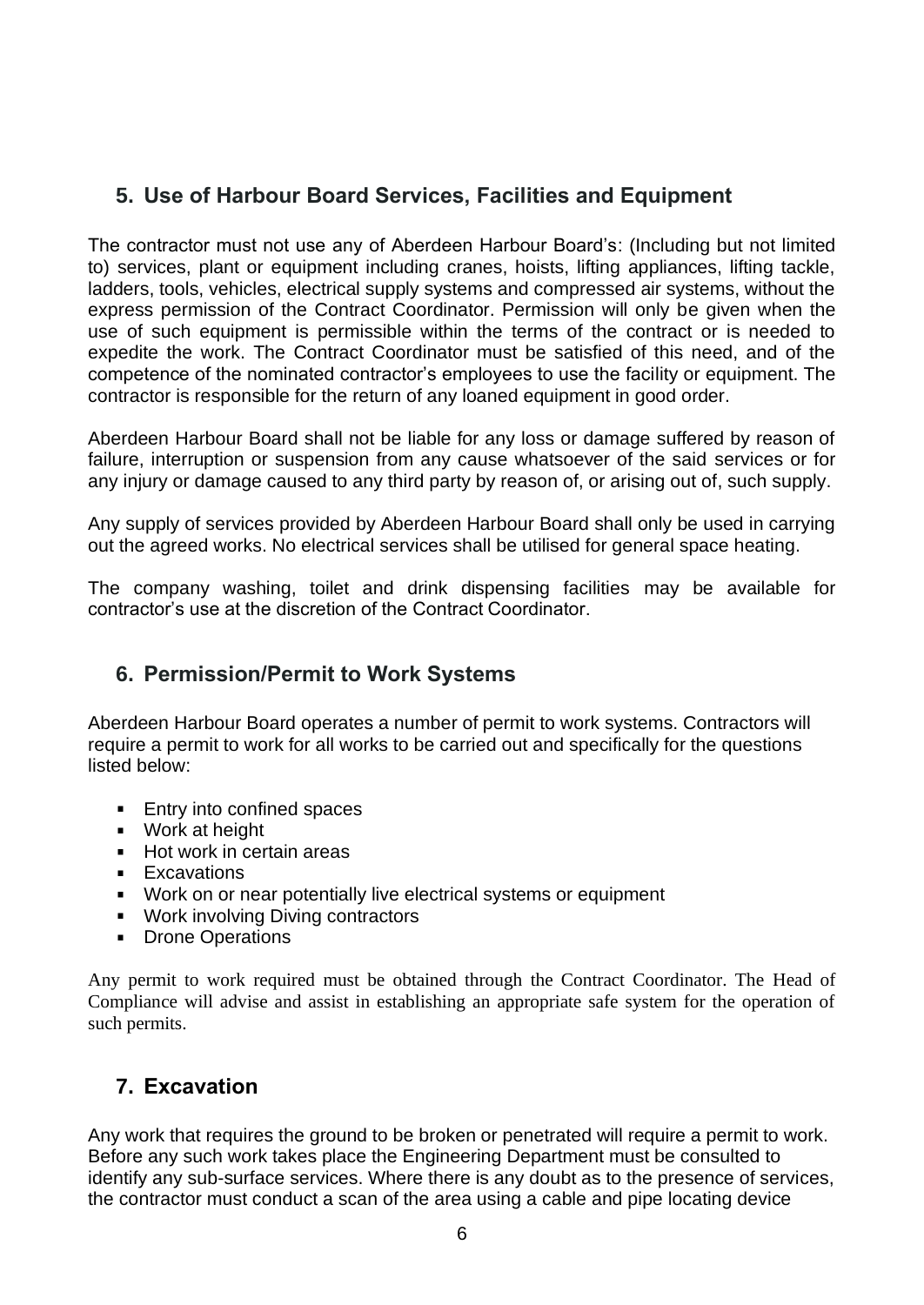(commonly called a cable avoidance tool CAT) to detect any services.

The contractor will ensure that measures are taken to prevent any collapse of the excavation and that the excavation is inspected regularly as required by the Construction (Design and Management) Regulations 2015.

# <span id="page-7-0"></span>**8. Use of Electrical Portable Tools and Equipment**

The contractor is required to use electrical equipment of low voltage rating.

Contractors will provide their own step-down transformer 250/110 volts with the mid point of the secondary winding efficiently earthed.

In all cases, the metal work on portable equipment and any flexible metallic covering of conductors must be efficiently earthed and in all other respects constructed and maintained in compliance with the Electricity at Work Regulations 1989 and Inspection and Testing of Electrical Equipment codes of practice.

Cables supplying portable apparatus should be of the correct size and properly connected to plugs and sockets. Makeshift and unsafe connections are dangerous and will not be permitted.

Contractors are required to ensure that cables are not trailed so as to be unsafe to any person likely to be in the vicinity.

All portable electrical equipment must have evidence of periodic safety examinations.

#### <span id="page-7-1"></span>**9. Noise**

Contractors are required to carry out their operations in compliance with the Control of Noise at Work Regulations 2005.

Noise from plant and equipment should be minimised by the use of silencers or other engineering controls.

Contractors should take all reasonable steps to prevent disturbance and nuisance to neighbouring businesses and residents especially during silent hours.

#### <span id="page-7-2"></span>**10. Control of Dust and Fumes**

No stationary internal combustion or compression ignition engine may be used in any enclosed or confined place, or adjacent to any pit, unless satisfactory arrangements have been made either to conduct exhaust gases into the open air, or to provide adequate ventilation so as to prevent a dangerous concentration of gases.

Contractors must ensure that any dust, fumes or vapours created are effectively suppressed or controlled so as not to cause danger and inconvenience to others.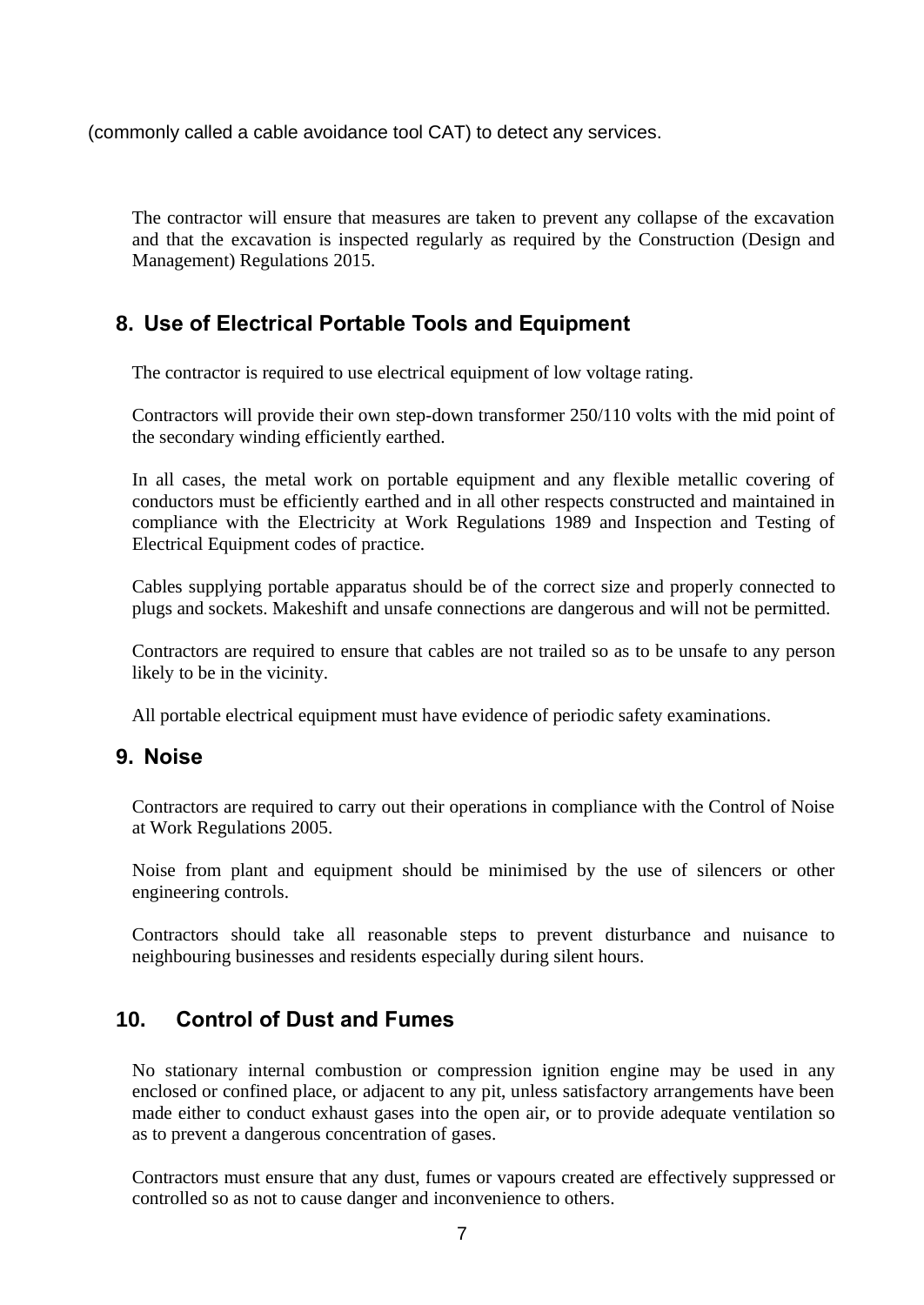# <span id="page-8-0"></span>**11. Compressed Gas Cylinders**

Compressed gas cylinders must be stored in compliance with current regulations and guidance.

Cylinders must be used in an upright position with the valve uppermost.

A regulator must be used to maintain the outlet pressure at a correct and uniform value.

Cylinders containing flammable gases must be fitted with flash back arrestors.

#### <span id="page-8-1"></span>**12. Overhead Working**

No work may be undertaken above work areas or over gangways and roads until all precautions have been taken to ensure the safety of persons below. Permission to commence such work should be sought from the Contract Coordinator.

The primary precaution to be taken for overhead work is to vacate and segregate the hazard area.

## <span id="page-8-2"></span>**13. Work at Heights**

All activities that require work at heights will require a permit to work.

Contractors will be required to use a safe working platform with safe access. Where it is not possible to use a safe working platform safety nets or other fall protection devices must be used. Reliance solely on fall arrest devices will be considered a last resort and the system of work must be approved by the Contract Coordinator.

Where working at height involves the use of a Mobile Elevating Work Platform the operators must be trained and competent and must securely attach themselves using a suitable safety harness. Whilst working on or over the water edge harnesses must not be secured to the M.E.W.P.

Ladders are to be used for access and are not considered as a safe working platform. Work from ladders will not be permitted unless the work is of very short duration; three 'points of contact' can be maintained and the ladder is securely tied or 'footed'.

# <span id="page-8-3"></span>**14. Scaffolding and Work Platforms**

Where scaffolds or work platforms are required, they must be erected and inspected by fully competent persons.

A 'hand over' safety certificate must be issued before any scaffold is used.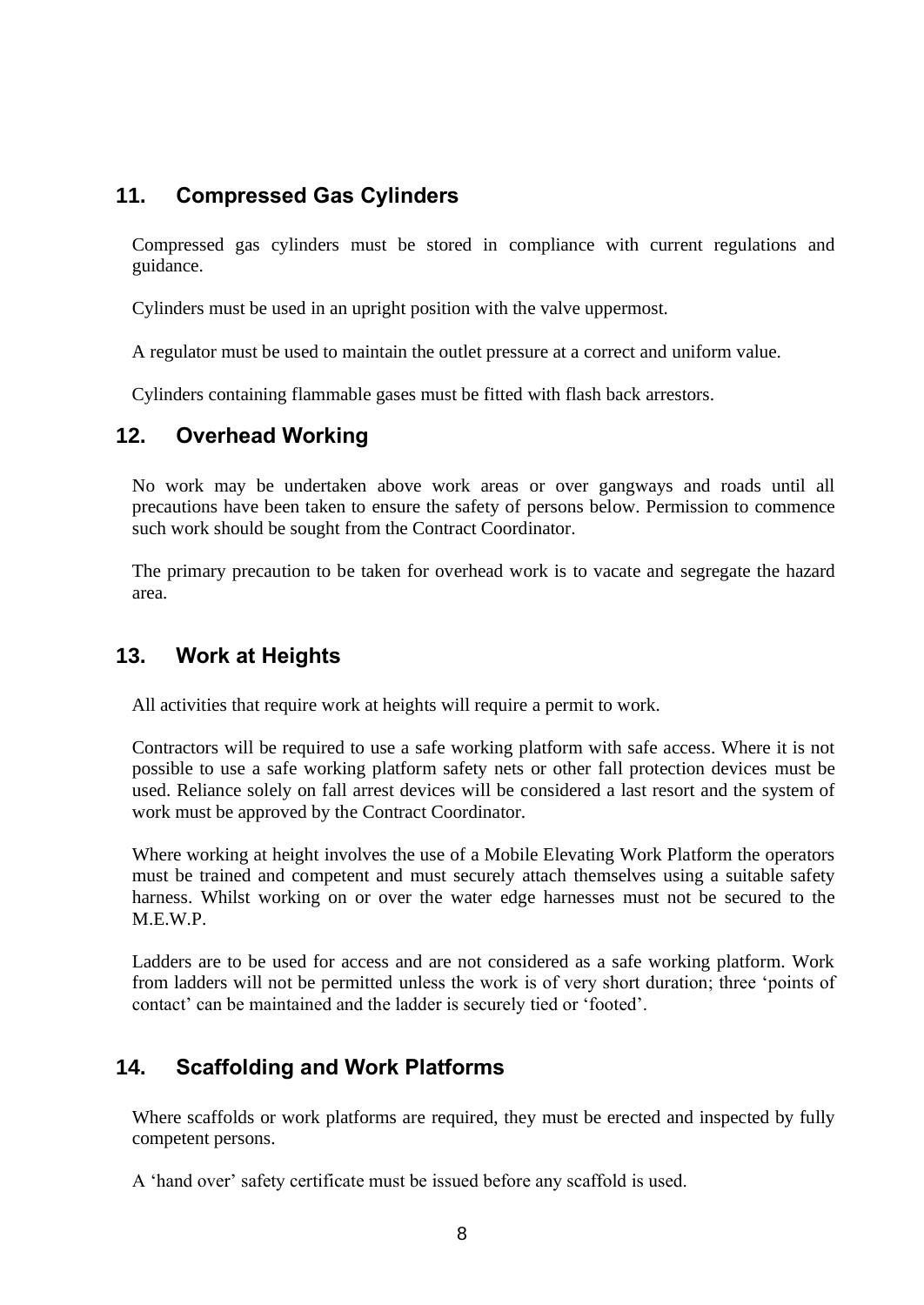All scaffolding or work platforms must have the appropriate toe boards and handrails in place.

All scaffolds must be inspected at least once every week, or following severe bad weather, or following any damage incident, by a qualified competent person. The results of the inspection should be reported to the Contract Coordinator.

Scaffold erectors will be expected to wear safety helmets and use appropriate fall arrest devices.

# <span id="page-9-0"></span>**15. Entry into Confined Spaces**

A signed permit to work must be obtained by the contractor before any entry is made into a vessel or other confined space.

Contractors entering confined spaces must be trained and competent for such operations, and for carrying out atmospheric testing. Records of training and competence should be produced before work commences.

The contractor will provide a risk assessment and method statement in accordance with the Confined Spaces Regulations 1997. The risk assessment and method statement must be approved.

## <span id="page-9-1"></span>**16. Hazardous Substances (COSHH)**

The Contracts Coordinator must be consulted prior to the commencement of any operations involving hazardous materials and substances

The contractor should provide written assessments of the hazards to health for all substances to be used on site.

If it is the contractor's responsibility to remove and dispose of any hazardous waste produced as part of the contract work, a copy of the relevant waste disposal certificate is required.

### <span id="page-9-2"></span>**17. Fire Precautions**

When a fire alarm is initiated, contractors should make their way on foot to the allotted assembly point where applicable.

Firefighting equipment is available at various points throughout the Harbour Estate and can be used by contractors in the event of an emergency. The use of any fire fighting equipment must be reported immediately to the Contract Coordinator.

Should contractors discover a fire it must be reported immediately to the Emergency Services via 999 and followed up with a call to VTS on 01224 597000. The location and nature of the fire must be reported.

Any fire caused by or affecting contractor's employees must be reported immediately by them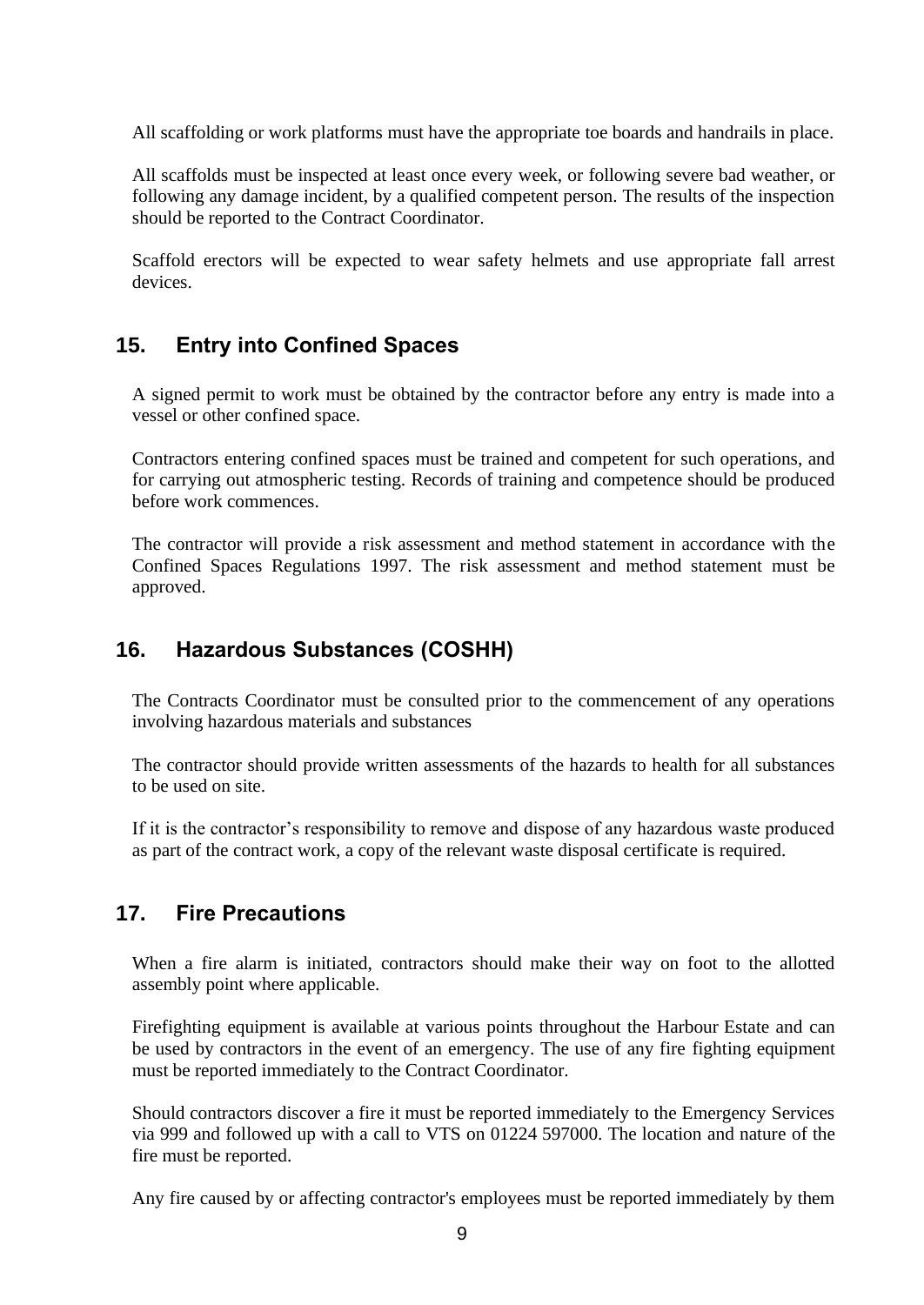to the Contract Coordinator.

No rubbish may be burned on any site. Nominally empty containers, paint tins, drums or bottles must be cleared from the site and not allowed to accumulate.

When highly flammable materials are to be used on site the contractor must conduct a risk assessment as required by the Dangerous Substances and Explosive Atmospheres Regulations 2002. Such dangerous substances may only be stored by agreement of the Contract Coordinator.

## <span id="page-10-0"></span>**18. Asbestos**

A register of known asbestos contamination is maintained by AHB on MY C. Contract Coordinators must supply the contractor with details of known contamination in the area where the contract work is to take place.

No work of any kind is to be conducted on asbestos insulation, asbestos coating or asbestos insulating board unless the contractor is licensed for work with asbestos and the work has been notified to the enforcing authority.

Should the contractor suspect that materials within the work area are asbestos based it should be brought to the attention of the Contract Coordinators immediately. Work should cease until the material has been identified.

# <span id="page-10-1"></span>**19. Accidents/Incidents**

In an emergency the contractor may use any first aid equipment that is available on site where provided. For medical emergencies contact the emergency services on 999 followed by a phone call to VTS/DCO on 01224 597000. The use of any such equipment must be reported to the Contract Coordinator.

Aberdeen Harbour Board has numerous employees trained in first aid at work. These employees will naturally offer to render first aid to any person. The contractor is not however relieved of his obligations in respect of first aid treatment under the Health and Safety (First Aid) Regulations 1981.

All accidents, damage incidents and 'near miss' incidents are to be reported by the contractor to the Contract Coordinator.

The attention of the contractor is drawn to the requirements of the Reporting of Injuries Diseases and Dangerous Occurrences Regulations (RIDDOR) 2013. The contractor, as the employer, has the responsibility to report any accidents to his employees that are covered by these regulations to the Health and Safety Executive. A copy of the report form is to be submitted to the Head of Compliance.

The contractor will be required to cooperate fully with any investigation of accidents or incidents.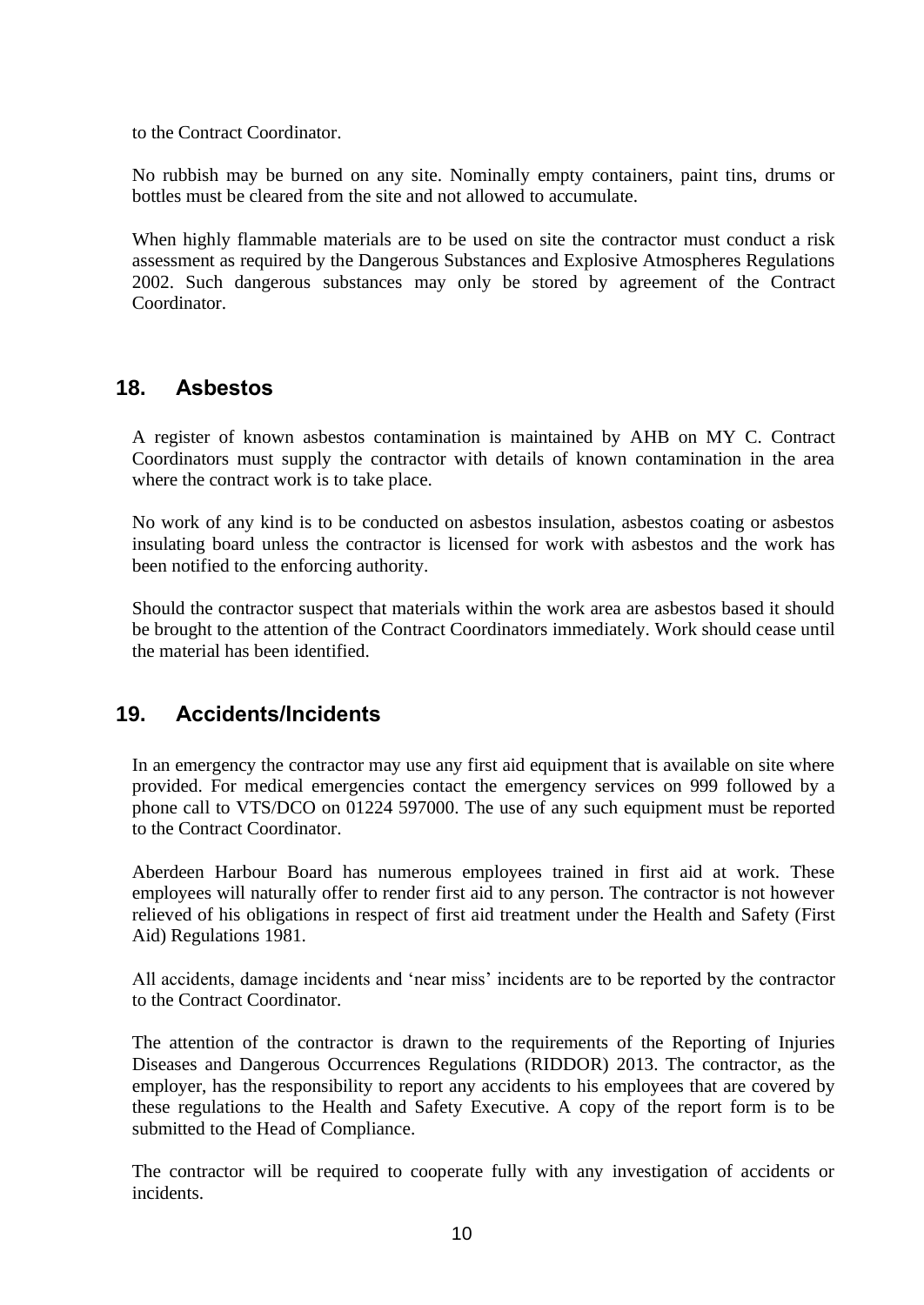# <span id="page-11-0"></span>**20. Protective Clothing and Equipment**

It is the contractor's responsibility to supply his employees with all necessary protective clothing or equipment for work to be carried out safely.

Contractor's employees will be expected to wear such protective equipment to ensure their safety.

Any protective clothing or equipment must be maintained in an effective condition.

The standard protective equipment requirement is for safety footwear, high visibility clothing and safety helmet. Aberdeen Harbour Board's 'Code of Safe Practice' must be adhered to at all times.

A life jacket must be worn when working within 1 metre of the Quay edge, over water and on floating plant or craft.

## <span id="page-11-1"></span>**21. Hot Work**

Operations involving the use of oxy-gas welding or cutting equipment, electric arc welding, blowlamps or other flame producing equipment and/or grinding equipment must not be undertaken without the permission of the Contract Coordinator who will issue a permit to work.

# <span id="page-11-2"></span>**22. Waste Disposal**

Contractors producing waste are responsible for its disposal in accordance with relevant legislation. Copies of waste transfer notes for controlled wastes and consignment notes for special wastes must be given to the Contract Coordinator.

Contractors must not use waste containers operated by Aberdeen Harbour Board without the express permission of the Contract Coordinator.

# <span id="page-11-3"></span>**23. Materials Handling**

The unloading of contractor's materials remains the responsibility of the contractor. However, in the interests of economy and for small loads the Contract Coordinator may authorise the use of Aberdeen Harbour Board staff and equipment to assist.

Where the contractor utilises his own lifting equipment the operation should be planned, carried out and supervised by competent persons in accordance with the Lifting Operations and Lifting Equipment Regulations. All lifting operations need to be notified to AHB via the [LOLER@aberdeen-harbour.co.uk](mailto:LOLER@aberdeen-harbour.co.uk) and in line with the AHB Quay Loadings Matrix available at[:http://www.aberdeen-harbour.co.uk/harbour-information/health-and-safety-emergency](http://www.aberdeen-harbour.co.uk/harbour-information/health-and-safety-emergency-planning/)[planning/](http://www.aberdeen-harbour.co.uk/harbour-information/health-and-safety-emergency-planning/)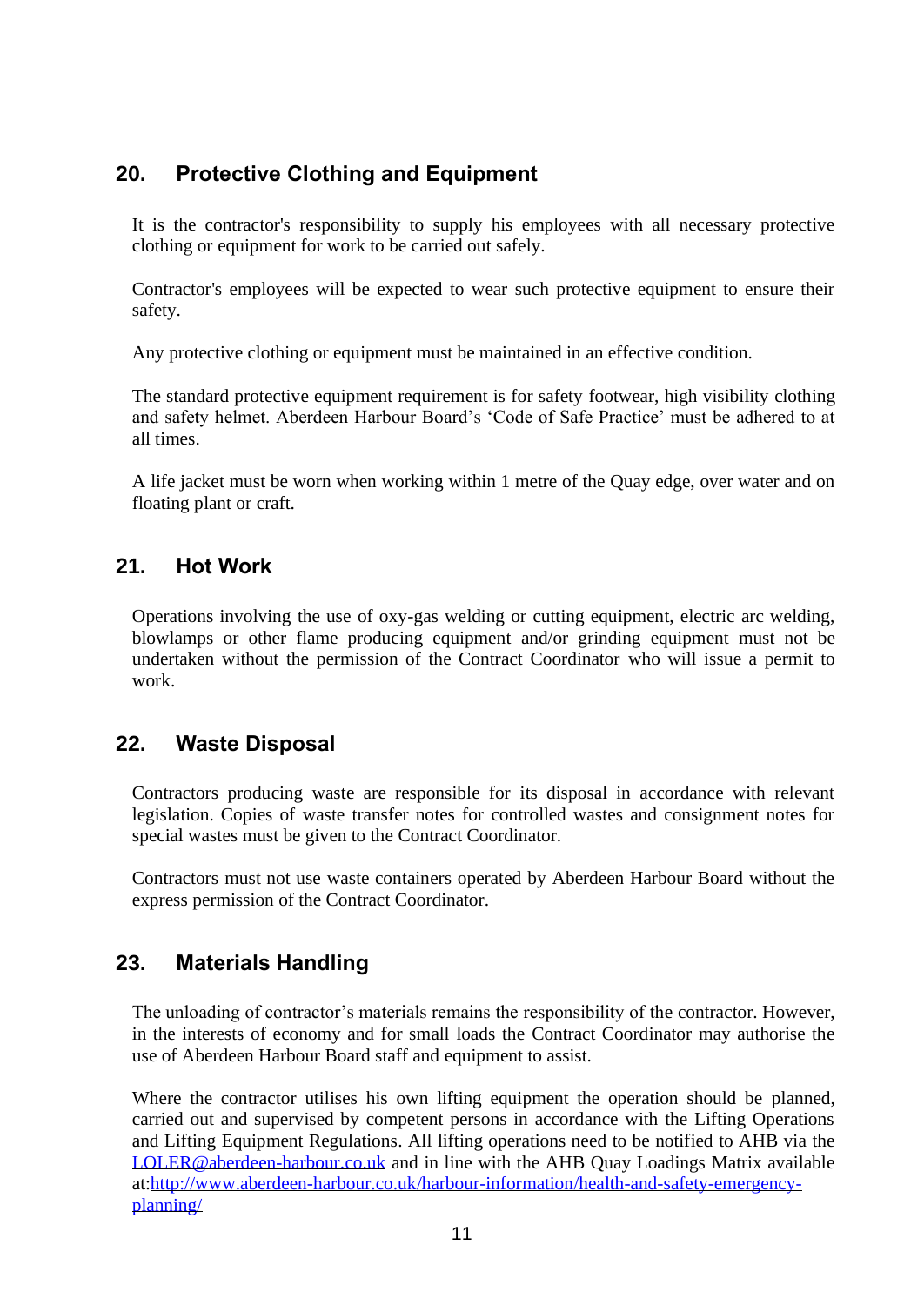### <span id="page-12-0"></span>**24. Environmental**

Contractors must abide by Aberdeen Harbour Board environmental procedures for all work on a Harbour Board site.

Contractors are not allowed to burn any waste or refuse on site. All waste must be disposed of responsibly in accordance with the Environmental Protection (Duty of Care) Regulations 1991.

When any plant is to be used, or operation performed that presents a risk of spillage or leakage of oil or other contaminating substance, the contractor must have facilities to arrest and soak up the spill and prevent pollution of water courses. In the event of any spillage you should contact DCO on 01224 597000.

Noise and vibration nuisance from contractor operations must be kept to a minimum. If high noise and vibration levels are anticipated to be unavoidable, the contractor must apply for consent for such works to the local authority under the Control of Pollution Act.

Aberdeen Harbour Operate to the polluter pays principle ensuring that all clean-up costs associated by any pollution event are borne by the polluter.

All contractors shall adhere to the AHB Environmental Code of Practice available from the Compliance Department.

### <span id="page-12-1"></span>**25. Special Activities**

Where special activities are to be undertaken such as demolition, the use of explosives, or the use of ionising radiation, etc., the contractor must produce a specific safety plan with risk assessments and method statements for the work to be carried out.

Where such a safety plan is produced it must specify nominated, responsible and competent persons that will undertake the work. i.e. the demolition supervisor, the radiation protection supervisor etc.

### <span id="page-12-2"></span>**26. Work Over or Adjacent to Water Edge**

Where the contract work will entail work within 1 metre of the quayside the contractor must ensure that employees are supplied with and use buoyancy aids.

### <span id="page-12-3"></span>**27. Roof Work**

When work is to be performed on building roofs the contractor must ensure that road ways and pedestrian walkways are protected from falling materials and that appropriate signage and traffic control systems are employed.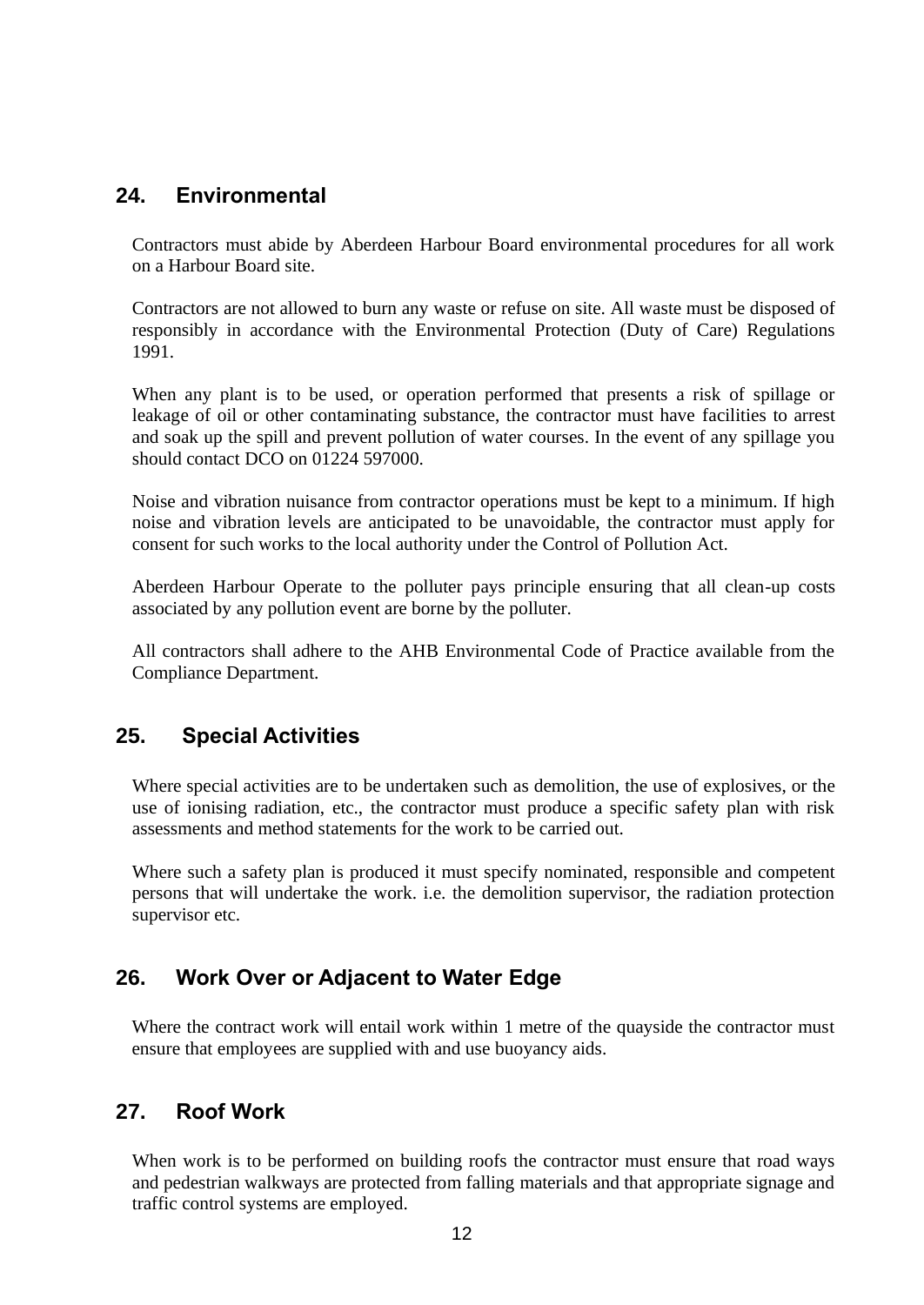## <span id="page-13-0"></span>**28. Use of Sub Contractors**

Sub contractors may only be engaged when this has been approved by the Contract Coordinator. Sub contractors will be required to meet the requirements of this Code of Conduct and will sign the contractor's certificate.

# <span id="page-13-1"></span>**29. Lone Working**

When lone working is to be performed the contractor should make appropriate arrangements via a risk assessment for communication and regular contact with the lone worker.

The contractor should ensure that the employee selected for lone working is medically fit. The employee should be provided with a means of communication to summon assistance and there should be regular contact with the lone worker.

## <span id="page-13-2"></span>**30. Safety Rules**

The minimum requirement for the personal protective equipment to be used on the harbour site (other than office or amenity areas) is:

- Safety helmet
- Safety footwear with puncture resistant soles and toe protection
- High visibility clothing

#### **A buoyancy aid must be worn when working within 1 metre of the Quay edge, over water and on floating plant or craft.**

The rules to be applied to contractors on site are:

- You must not be under the influence of drugs of alcohol; neither must they be taken on site.
- Do not touch safety devices unless you are authorised to do so.
- No fighting or horseplay (inducing but not limited to snowballs)
- Do not damage anything intentionally.
- Do not erect or modify scaffolding unless you are trained and competent to do so.
- All permit to work systems and other written and verbal procedures must be adhered to.
- All instructions and warning signs must be obeyed. Use proper ladders or access equipment, do not climb on make shift arrangements. Ladders must be securely tied off or footed.
- All accidents or damage to equipment must be reported to the Contract Coordinator.
- Damaged or faulty tools, plant or equipment must not be used.
- Make sure you know where the fire extinguishers and first aid facilities are.
- Make sure you know the emergency arrangements.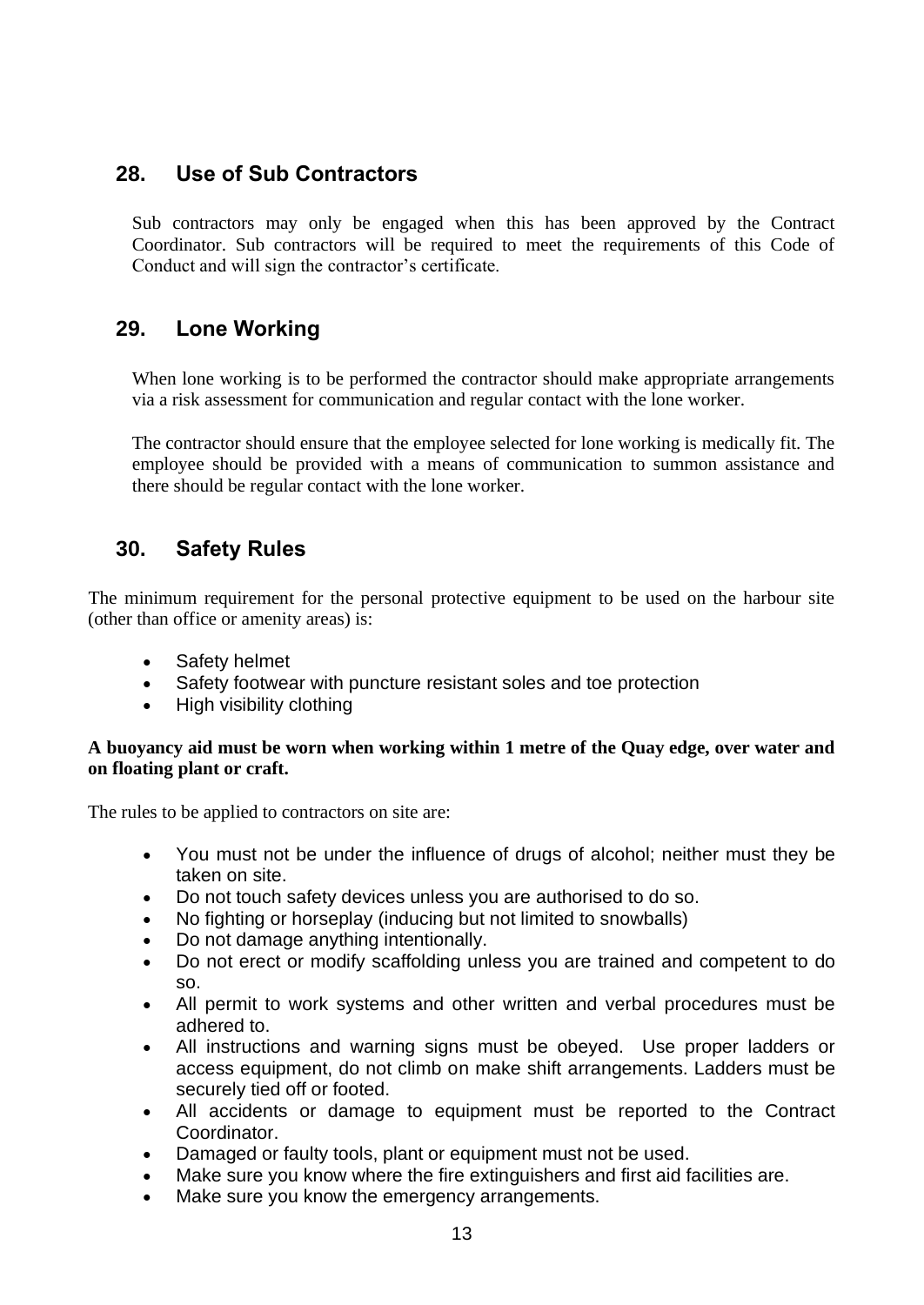- You must have an accepted risk assessment and method statement for the work you are doing.
- Leave the site, equipment and materials in a safe and tidy condition at all times.

#### **Aberdeen Harbour Code of Safe Practice**

- Maximum speed limit 15mph
- Never use mobile comms while driving, operating plant or machinery
- Keep 1m quay edge 'clear zone' free from vehicles, cargo and operations
- Traffic must avoid travelling through operational work areas
- Consider present and forecast weather conditions
- Keep your work area tidy
- Assess risks, plan work and always use safe working practices
- Operational areas must be controlled
- Safe Green pedestrian walkways and pavements should be used and must be kept clear
- PPE, hard hat, hi-vis and safety footwear must be worn
- Wear buoyancy aids working within 1m 'clear zone' and near water
- Always use a safe means of access to board vessels

### <span id="page-14-0"></span>**31. Additional Information**

This Code of Conduct for Contractors shall be read in conjunction with the AHB Environmental Code of Practice, AHB Port Access Policy/Procedure and the Aberdeen Harbour Handbook. The latest version of all documents can be obtained from the Compliance Department at Aberdeen Harbour.

# <span id="page-14-1"></span>**32. History of Changes & Scheduled Reviews**

| <b>Date</b>      | <b>Reason for review</b> | <b>Details of Any Changes Made</b> |  |
|------------------|--------------------------|------------------------------------|--|
| Sep 2008         | Published                | <b>Original Document</b>           |  |
| Jan 2014         | <b>Annual Review</b>     | legislation references updated.    |  |
| October 2014     | <b>Annual Review</b>     | Legislation references updated.    |  |
|                  | <b>Annual Review</b>     | Added Compliance Manager and       |  |
|                  |                          | Coordinator details and removed of |  |
| October 2018     |                          | H&S Advisor. Updated CEO to M      |  |
|                  |                          | Handforth. Checked legislation     |  |
|                  |                          | references and input details on    |  |
|                  |                          | <b>Security Searches.</b>          |  |
| <b>July 2020</b> | Document updated         | Added new logo and brand colours & |  |
|                  |                          | additional information section.    |  |
|                  |                          | Change of Compliance Manager to    |  |
| September 2020   | Document Updated.        | Head of Compliance. Made reference |  |
|                  |                          | to drone operations under permits, |  |